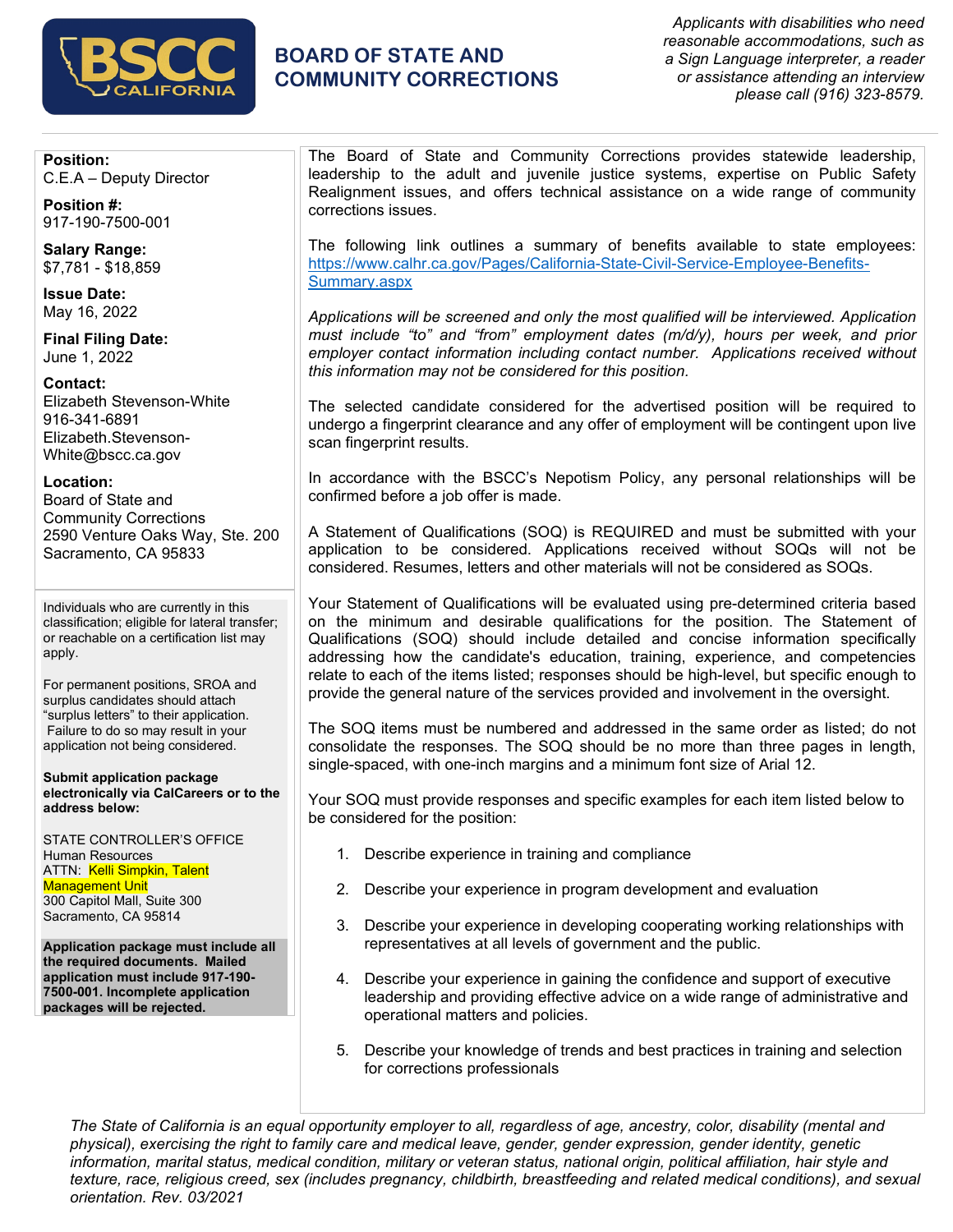

# **BOARD OF STATE AND COMMUNITY CORRECTIONS**

*Applicants with disabilities who need reasonable accommodations, such as a Sign Language interpreter, a reader or assistance attending an interview please call (916) 323-8579.*

### **Scope of Position:**

Under administrative direction of the Executive Director Board of State and Community Corrections (BSCC) (Exempt Level IV), this position plans, organizes, coordinates and directs the BSCC's statewide Standards and Training for Corrections Division performing duties such as the following:

#### **Duties and Responsibilities:**

(Candidates must perform the following functions with or without reasonable accommodations.)

Formulates policies and procedures for the administration of the laws, rules and regulations relating to the selection and training of state and local corrections personnel; holds public hearings to establish or revise these rules and regulations; plans and directs the ongoing enforcement of these laws, rules and regulations; hears appeals and interprets the Board of State and Community Corrections policies and procedures relating to the Standards and Training Program for local and state constituencies.

Directs and oversees Division and contract staff conducting evaluation and research studies on personnel selection standards and training, designing and evaluating job analysis data, time and motion studies, developing training evaluation methodology and other such evaluations geared to assessing tasks, knowledge and abilities required to perform state and local corrections and probation duties; and maintains current information on developments in standards and training for corrections personnel.

Directs field representatives in the establishment and maintenance of positive and effective working relations with state correctional administrators, wardens, superintendents, parole directors, police chiefs, sheriffs, local directors of corrections, probation chiefs, college administrators, professional organizations, and corrections training professionals for the purpose of assessing needs and delivering training to state and local corrections and probation personnel; directs Division staff in the certification and decertification of training programs for corrections and probation personnel.

Prepares and monitors budget for STC Division, including contracts.

Directs Division staff in the development, revision, adoption, and promulgation of minimum standards for selecting and training of corrections and probation officers and determining applicability for inclusion in the California Administrative Code.

Conducts investigations in sensitive areas; institutes appropriate legal proceedings when necessary; reviews and/or drafts proposed legislation affecting the Division.

Selects and trains staff; evaluates the performance of subordinates; and takes or recommends appropriate action.

Assists the Executive Director, Board of State and Community Corrections in formulating and implementing BSCC policy; acts for or otherwise represents the Executive Director in his/her absence at BSCC meetings, public hearings, and in the daily affairs of the BSCC; and performs other duties as required

### **Desirable Qualifications:**

- 1. Understanding of Public Administration as it relates to California;
- 2. Degree in Business Administration/Public Policy, or related field;

*The State of California is an equal opportunity employer to all, regardless of age, ancestry, color, disability (mental and physical), exercising the right to family care and medical leave, gender, gender expression, gender identity, genetic information, marital status, medical condition, military or veteran status, national origin, political affiliation, hair style and texture, race, religious creed, sex (includes pregnancy, childbirth, breastfeeding and related medical conditions), and sexual orientation. Rev. 03/2021*